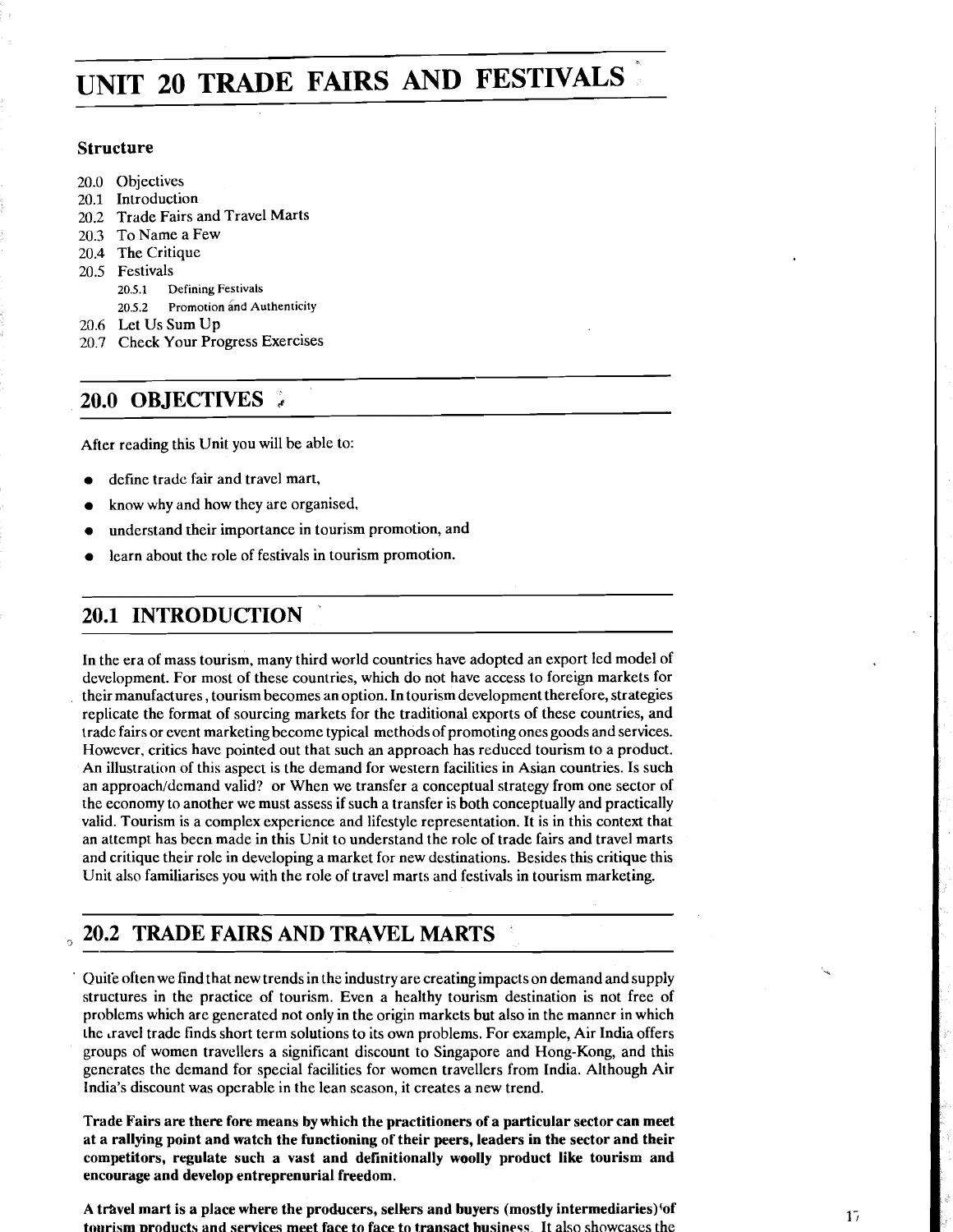tourism product of a country or a region whilst also focussing on the concerns of the different sectors of the industry, like

- the issue of tariffs,
- commissions,
- clearances for investment and
- tax incentives, etc.

A trade fair or a travel mart is the combined effort of the seller, the buyer and the State to ensure that tourism prospers and realises the benefits that are possible.

In India, our membership of the Pacific Area Travel Association, introduced us to the concept of a travel mart, when PATA conferences were held in different locations and countries of the region. The country in which the conference was located was showcascd for the delegates from the rest of the world, and a particular destination was selected because there was a need to focus on the problems and the solutions required to make that destination play its role in the field of tourism in the region. The PATA mart has been discussed as a case study in Unit 25 of TS-2.

A Trade Fair or Travel Mart also becomes possible when travel agents and tour operators begin to form trade and professional associations, which then can lobby for the particular demands of the sector concerned. The major focus of the trade fair or travel mart is to give and to seek information to promote tourism both to and from the region, country or a group of destinations. Thus such events attract not only the professionals but the public at large.

These events are professionally planned and organised taking into account the infrastructure, operations, and business transactions. For example:

- the sellers buy space in advance, .
- appointments are pre-booked, and
- schedules are set for participating organisation, etc.

During face to face interaction various business transactions take place. For example:

- tours are sold,
- commissions are decided,
- volume of business is discussed and decided,
- producers know the intermediaries requirement,
- producers meet new buyers, and
- getting to know exercises are conducted to be followed up, etc.

Holding seminars, lectures by experts, viewing of films, entertainment and organising cultural evenings form part of the travel mart.

### **20.3 TO NAME A FEW**

Some important tourism fairs are The World Travel Market, London, the Salon Mondial de Tourisme, Paris, The International Tourism Bourse, Berlin, FITUR, Madrid and Chicago. These fairs are open to the professionals and the public in the main generator as well as receptor countries. Travel Marts address national requirements whilst Trade Fairs 5erve the needs of the global industry. Thcy play an important commercial role. Every sector ,)f the international industry is represented by its senior management and buyers since it is In important venue to have an interface between suppliers and managers.

'India has recently started the SATTE to focus on the products of the South Asian region. At the 1996 Fair, India, Nepal and Sri Lanka committed themselves to a joint marketing and promotion of the South Asian Tourism product. They stressed the need to foster a positive image for a region plagued by separatist and terrorist movements, and talked of the need for time bound intra-regional movement of tourists. The buyer-seller meet brought in tour opetators from 40 countries to mect 150 sellers from the region.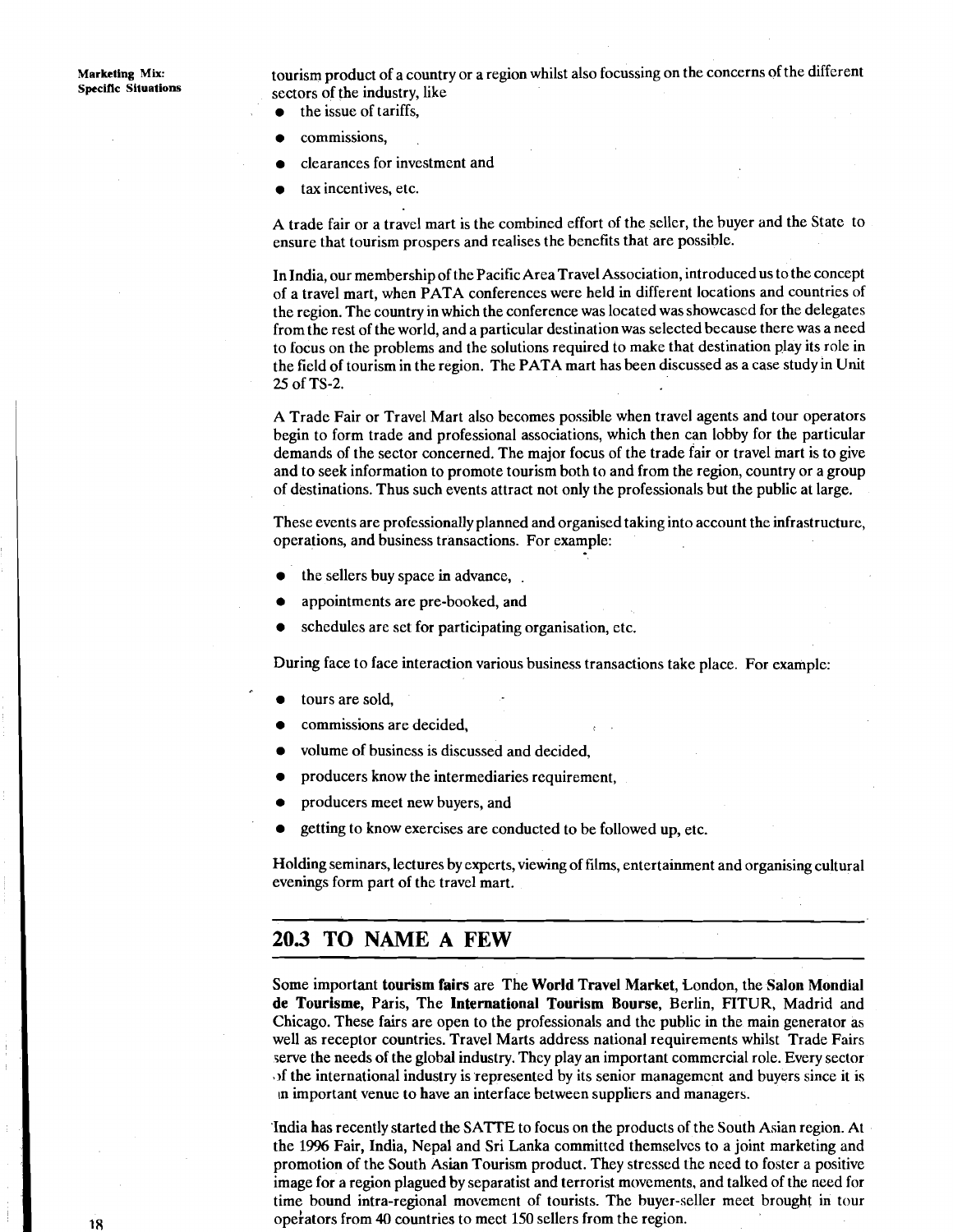The travel industry is very keen on participating in these trade fairs since they get an opportunity to have their marketing efforts subsidised by the Government. The Government is a big player in the area of tourism policy, an important part of which is to promote foreign investment in the tourism sector. **Understanding the competitors products regarding their strengths and weaknesses is also one of the purposes.** 

In India a recent development is the holding of travel marts for encouraging domestic tourism. The state tourism departments and tourism developmenet corporations, Indian Railways, domestic tour operators, etc. dominate the participation in them. The **Association of Domestic Tour Opertors of India** has on its agenda giving encouragement to the holding of such domestic travel marts.

# **20.4 THE CRITIQUE**

As a critique it has been pointed out that many industry representatives go completely unprepared for the commercial possibilities of a trade fair. This is because they are much more adept as handling agents rather than as promoters of the products, which are generally designed by the foreign tour operator to cater to the image of the destination.

Secondly, the politician- bureaucratic-industry nexus ensures that it is not necessarily the most competent person who is delegated to attend the fair, since foreign travel a1 somebody else's expense is an attraction for most. Thirdly, the government treats the buyer at the fair as a subordinate and is unable to see attendance at the fair as a commercial possibility. The trade associations like IATO attempt to block space for exhibiting the Indian tourism product, but the response to their cfforts is limited by the cost of promotion both through the print media and audio/visual techniques. Visitors to the fair often find Indian stalls unmanned and the information format unintelligible. This in fact is a critique of the way trade fairs and travel marts are looked upon.

A ncw feature of the trade fair is thc emergence of activists, responding to the fears that present day tourism development has created with regard to the environment, women and children, culture and land use in tourism projects. They are protesting at the globalisation of identity, which PATA has recognised as the most critical issue at its 45th annual conference held in Thailand (1996).

Many in the industry feel that Trade Fairs have become events that you must be seen at, and not much business is transacted. The fact that a larger number of Indians travel out of India for international tourism shows that trade fairs are benefiting other destinations in preference to home destinations.

Areas in which trade fairs are weak include the burning issues in the industry like credibility of standards, use of technology and human resource development. They do however develop methods for the exchange of staff and business by liberalising contracts and service conditions, but primarily for the developed destinations.

1) Discuss the relevance of trade fairs and travel marts in tourism promotion.

Its must industry is very bost an participating in these finals that they get must represent the properties of the content of the content of the content of the content of the content of the content of the content of the c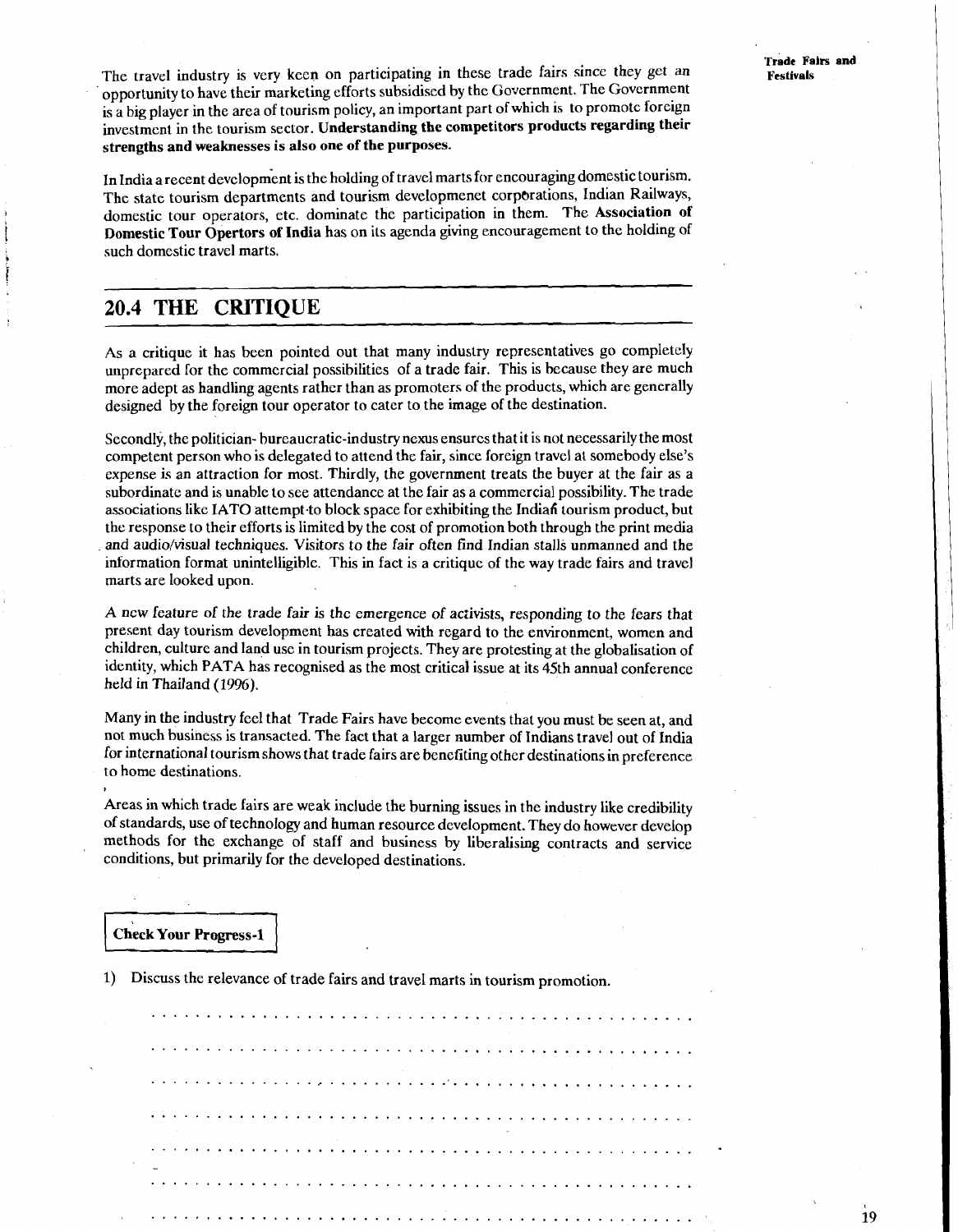|    |  |  |  |  |  |  |  |                          |  |  |                        |                                                                 |  |  | the contract of the contract of the contract of the contract of |  |  |  |  |  |  |  |                                                             |  |  |  |                                                                                                                |  |
|----|--|--|--|--|--|--|--|--------------------------|--|--|------------------------|-----------------------------------------------------------------|--|--|-----------------------------------------------------------------|--|--|--|--|--|--|--|-------------------------------------------------------------|--|--|--|----------------------------------------------------------------------------------------------------------------|--|
|    |  |  |  |  |  |  |  |                          |  |  |                        |                                                                 |  |  |                                                                 |  |  |  |  |  |  |  |                                                             |  |  |  |                                                                                                                |  |
|    |  |  |  |  |  |  |  |                          |  |  |                        |                                                                 |  |  |                                                                 |  |  |  |  |  |  |  | the control of the control of the control of the control of |  |  |  |                                                                                                                |  |
|    |  |  |  |  |  |  |  |                          |  |  |                        |                                                                 |  |  |                                                                 |  |  |  |  |  |  |  |                                                             |  |  |  |                                                                                                                |  |
|    |  |  |  |  |  |  |  |                          |  |  |                        |                                                                 |  |  |                                                                 |  |  |  |  |  |  |  |                                                             |  |  |  |                                                                                                                |  |
| ÷. |  |  |  |  |  |  |  |                          |  |  |                        | the contract of the contract of the contract of the contract of |  |  |                                                                 |  |  |  |  |  |  |  |                                                             |  |  |  | a di sebagai sebagai sebagai sebagai sebagai sebagai sebagai sebagai sebagai sebagai sebagai sebagai sebagai s |  |
|    |  |  |  |  |  |  |  | <b>Contract Contract</b> |  |  | and the control of the |                                                                 |  |  |                                                                 |  |  |  |  |  |  |  |                                                             |  |  |  |                                                                                                                |  |

# **20.5 FESTIVALS i2**

The Department of Tourism, Government of India listed 72 festivals in its 1995-96 Annual Plan for tourism promotion. South Australia is known as the 'Festival Statc' because of its deliberate policy of adopting festivals as intcgral to tourism marketing. In fact more and more countries, through the concept of tourism festivals, arc showcasing the cultural wcalth of a country, region or a community. The Western countrics had encouraged a number of street festivals and cultural events for tourism promotion. Today most of the third world countries are trying to appropriate the same form of cultural representation with the addition of their 'so called' cultural tradition. In India we find a calendar of fcstivals to be promoted for thc purpose of tourism. Hence, the erstwhile local community cclebrations arc being converted into tourist attractions. This has given birth to another form of tourism. Donald Getz has mentioned that:

"Event tourism is concerned with the roles that festivaIs and special events can play in destination development and the maximization of an events attractiveness to tourists."

### **20.5.1 Defining Festivals**

Before we go further discussing the rclationship between festivals and tourism first let us attempt to define festivals. Well. fcstivals are public cclebrations. Based on a themc. they have cultural, traditional or religious meanlngs for the community. The community celebrates them through public participation and invoIvement. The key elements in a festival include:

- **a** celebration through special observances at a given timc,
- a series of cultural perforrnanccs likc dance, music, drama, rituals, ctc.  $\bullet$ that not just remind of the past traditions but show thcir living forms,
- **a** a local fair providing the artisans an opportunity to sell their products, and
- **a** a cheerful festive environment, etc.

### According to Falassi:

"Both the social function and the symbolic meaning of the festival are closely related to a series of overt valucs that the community recognises as essentials to its ideology and worldview, to its social identity, its historical continuity, and to its physical survival, which is ultimately what fcstivals celebrate."

However, not all festivals are historic in nature in the context of tourism. Certain festivals have come into existence because of tourism where the governments, tourism corporations or the tourism industry assemble the cultural features of a regional as a tourism product to be obscrved and expericnced by the tourists. The Kajuraho, Elcphanta, Puri, Konark and Qutab festivals come under this category. The Elephant March in Trivedrum is another example.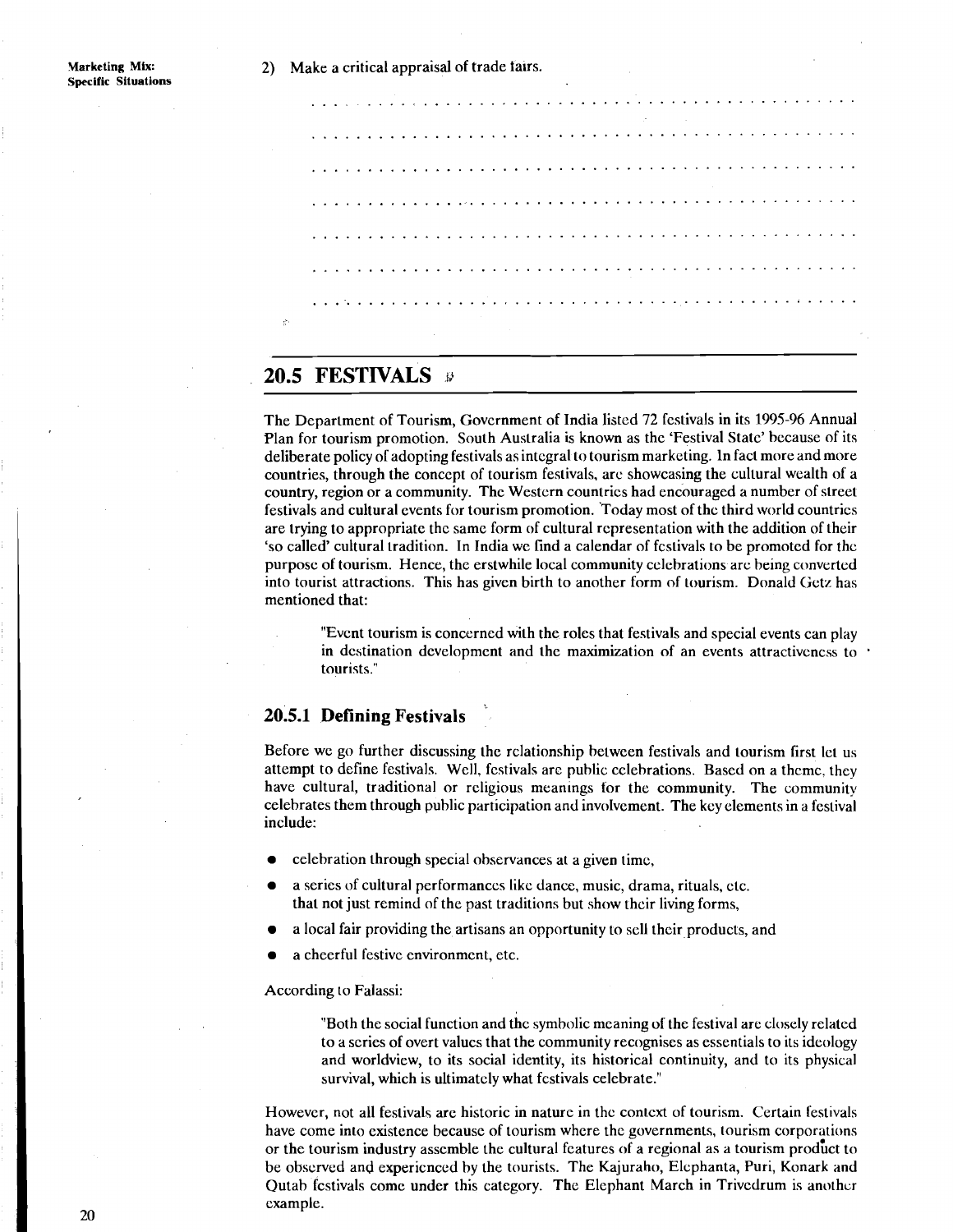### **20.5.2 Promotion and Authenticity**

Donald Getz has mentioned about meeting a ccrtain criteria fcr festivals to be promoted as tourist attractions:

- A multiplicity of roles linked to tourism, conservation, heritage, arts, leisure, community dcvclopment and other social or cultural goals arc fostercd.
- A festive spirit is created, cspecially through the celebration of shared values.
- Basic human needs are satisfied, including physical, interpcrsonal/social, and psychological.
- Uniqueness is emphasized through infrequency, having appeal to special interests and quality.
- Authenticity 1s created or preserved, so that the event is culturally important to the host community and does not seek to exploit visitors.
- Tradition is fostered, giving the event community roots and a sense of mystique: In this ' context "hallmark events" can be defined as those that have a strong enough tradition to indelibly link the event with the image of the host community.
- Flexibility regarding site, schedule, program and markets is maintained.
- Hospitability makes every visitor feel an honoured guest.
- Tangibility brings destination themes alive,
- Theming is achieved through coherent programming, promotions and packaging.
- Symbolism'links the event to ideals and values.
- Affordability enables everyone to attend (although not necessarily to the exclusion of merchandising and profit making).
- Convenience and easy accessibility encourages spontaneous attendance and repeat tourist trade.

Festivals have bcen used as a part of product design or destination attraction by marketing managers:

- to overcome the seasonality issues.
- for promotion or imagc building exercises,
- . for event planning and destination marketing, ctc.

Two major aspects that determine the levels of attractiveness are:

- 1) Authenticity,
- 2) Meaningfulness.,

While promoting a festival both these aspects/should be taken care of. Authenticity is to be maintained and this issue should be linked with the cntire decision making process when a cautious decision is taken to promote the festival for tourism.

It must be remembered that authenticity is.the major motivating force for the tourists that attracts them to a festival. However, the tourism industry has been staging authenticity. D.J. Boorslin in his work on **The Image:** A **Guide to Pscudo events in America** has observed that:

**"In order to satisfy the exaggeratedexpectations to tour agents and tourists, people everywhere obligingly became dishonest mimics of themselves. To provide a full schedule of events of the best seasons and at convenient hours, they travesty their**  solemn rituals, holidays folk celebrations - all for the benefits of tourists."

The issue of authenticity in relation to cvents and activities will bc further taken up in **Unit-22.** 

However, in relation to festivals it must be noted that their attractiveness or life cycle as a tourism product is linked with the notions of 'authenticity. Growing commercialisation of festivals is a threat to their authenticity. The tourism industry must realise that the moment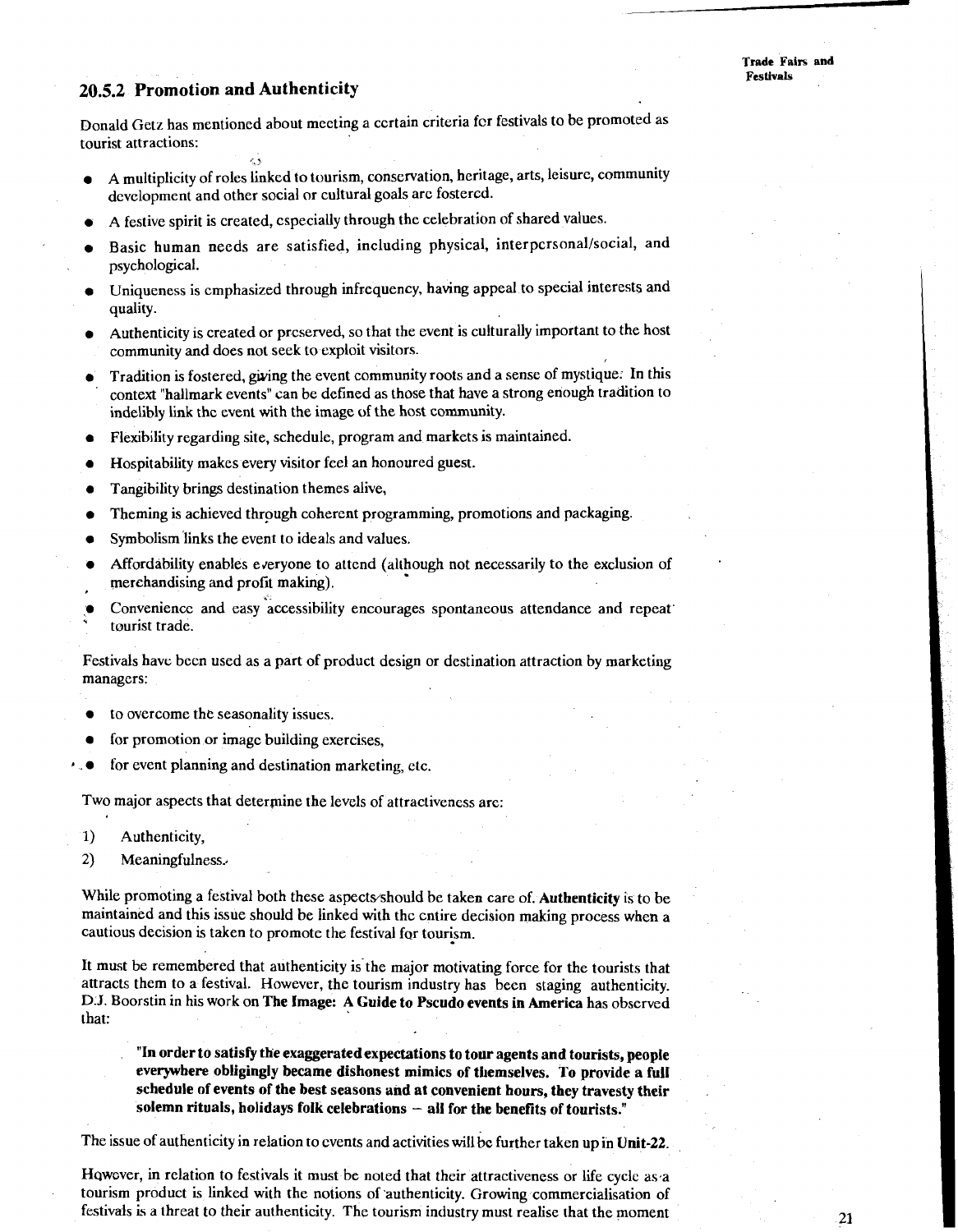**Specific Situations and an attraction** 

22

**Marketing MIX:** authenticity is diluted /lost or the tourists start suspecting it, festivals will loose their status as

In fact what W. Frisby and D. Getz have opined in relation to community managed festivals is applicable to all festivals:

**'Tourism agencies should not focus on turning all festivals into tourist attractions,** 1 **I rather they should foster high quality event managements and products. Over** i **emphasizing tourism-could cause serious problems for volunteer managers who**  . **have a primary responsibility to the community. Well, run and authentic community celebrations would automatically have appeal to tourists.** 

However, this automatic appeal can also result in negative impact on authenticity and the destination can lose its attraction if unmanaged tourism takes over. Let us compare the experience of two festival destinations in India.

The first destination (a few kilometres away from a historic town) known for a particular festivaI and animal fair was aggressively promoted as a tourist destination in international markets. This promotion paid from the business point ofview as for a large 1,umber of tourists it became an attractive destination. On the other hand critics have pointed out that the entire festival has been taken over by foreigners. Temple offerings are sign posted in English, the menus at the eating joints **(dhabas)** reflect the foreign invasion, shops are being run over by tourists, and the tourists have started demanding services and facilities as per their own version of what a festival should be. unkentiery is ultimated of the towit as any temperature in the matter of the same states and a state when the same states are a state when the same states are a state when the same states are a state when the same state wh

The other destination (again a few kilometres from a very famous pilgrim town) witnesses the staging of **Ramih.** The 31 evenings festival attracts 40,000 to **1,00,000** visitors per night. In order to retain its authenticity and sacredness certain controls have been applied. Photography has been generally prohibited as tourists were found to be disrespectful towards the sacredness of the performing area; Instead of electricity lights gas lights are used (traditional burning torches have been replaced); and the audience participates to experience the ritual. The festival has not been promoted as a tourist destination, rather oral publicity and authenticity of the performance have made it an attraction.

Every year additions are being made to the list of festivals that are to be put on the tourist map. In some cases they are being used to increase the seasonality of destination or evenly spread the seasonality. The tourism industry should simultaneously contribute towards and encourage research for impact studies of festival tourist interactions.

1) . Mention the key elements of a festival.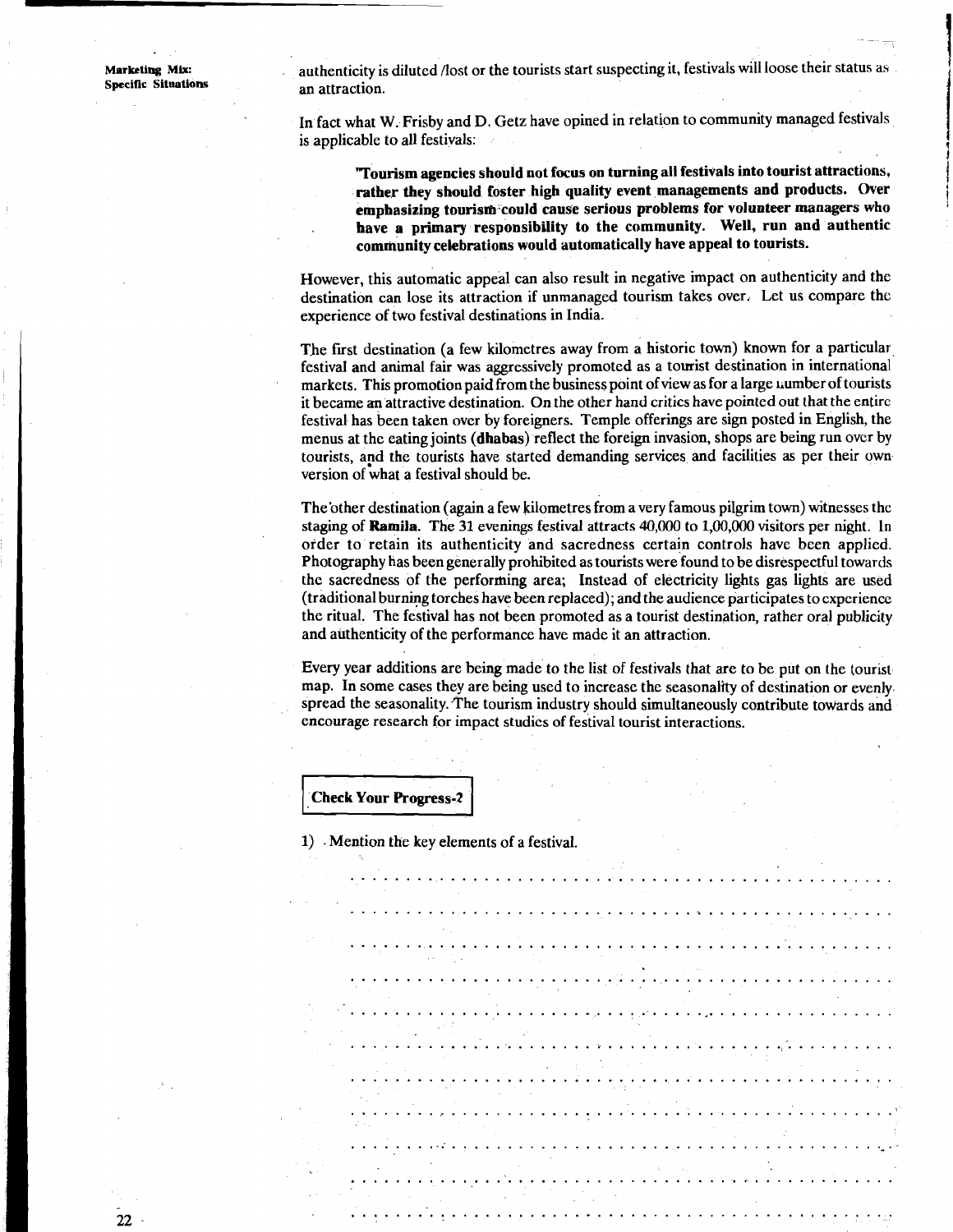2) Discuss the significance of authenticity.

**Trsdc Fairs and Festivals** '

|  |                   |  |                                                          |  |  |   | $\bullet$ |  |  |  |                          |  |                  |  |  |   |                                                                                                                                                                                                                                           |               |  |  |  |  |  |
|--|-------------------|--|----------------------------------------------------------|--|--|---|-----------|--|--|--|--------------------------|--|------------------|--|--|---|-------------------------------------------------------------------------------------------------------------------------------------------------------------------------------------------------------------------------------------------|---------------|--|--|--|--|--|
|  |                   |  |                                                          |  |  |   |           |  |  |  |                          |  |                  |  |  |   |                                                                                                                                                                                                                                           |               |  |  |  |  |  |
|  |                   |  |                                                          |  |  |   |           |  |  |  |                          |  |                  |  |  |   |                                                                                                                                                                                                                                           |               |  |  |  |  |  |
|  |                   |  |                                                          |  |  |   |           |  |  |  |                          |  |                  |  |  |   |                                                                                                                                                                                                                                           |               |  |  |  |  |  |
|  |                   |  |                                                          |  |  |   |           |  |  |  |                          |  |                  |  |  |   |                                                                                                                                                                                                                                           |               |  |  |  |  |  |
|  |                   |  |                                                          |  |  |   |           |  |  |  |                          |  |                  |  |  |   |                                                                                                                                                                                                                                           |               |  |  |  |  |  |
|  |                   |  |                                                          |  |  |   |           |  |  |  |                          |  |                  |  |  |   |                                                                                                                                                                                                                                           |               |  |  |  |  |  |
|  |                   |  |                                                          |  |  |   |           |  |  |  |                          |  |                  |  |  |   |                                                                                                                                                                                                                                           |               |  |  |  |  |  |
|  |                   |  |                                                          |  |  |   |           |  |  |  |                          |  |                  |  |  |   |                                                                                                                                                                                                                                           |               |  |  |  |  |  |
|  |                   |  |                                                          |  |  |   |           |  |  |  |                          |  |                  |  |  |   |                                                                                                                                                                                                                                           |               |  |  |  |  |  |
|  |                   |  |                                                          |  |  |   |           |  |  |  |                          |  |                  |  |  |   |                                                                                                                                                                                                                                           |               |  |  |  |  |  |
|  |                   |  |                                                          |  |  |   |           |  |  |  |                          |  |                  |  |  |   |                                                                                                                                                                                                                                           |               |  |  |  |  |  |
|  |                   |  |                                                          |  |  |   |           |  |  |  |                          |  |                  |  |  |   |                                                                                                                                                                                                                                           |               |  |  |  |  |  |
|  |                   |  |                                                          |  |  |   |           |  |  |  |                          |  |                  |  |  |   |                                                                                                                                                                                                                                           |               |  |  |  |  |  |
|  |                   |  |                                                          |  |  |   |           |  |  |  |                          |  |                  |  |  |   |                                                                                                                                                                                                                                           |               |  |  |  |  |  |
|  |                   |  |                                                          |  |  |   |           |  |  |  |                          |  |                  |  |  | . |                                                                                                                                                                                                                                           |               |  |  |  |  |  |
|  |                   |  |                                                          |  |  |   |           |  |  |  |                          |  |                  |  |  |   |                                                                                                                                                                                                                                           |               |  |  |  |  |  |
|  |                   |  |                                                          |  |  |   |           |  |  |  |                          |  |                  |  |  |   |                                                                                                                                                                                                                                           |               |  |  |  |  |  |
|  |                   |  |                                                          |  |  |   |           |  |  |  |                          |  |                  |  |  |   |                                                                                                                                                                                                                                           |               |  |  |  |  |  |
|  |                   |  |                                                          |  |  |   |           |  |  |  |                          |  |                  |  |  |   |                                                                                                                                                                                                                                           |               |  |  |  |  |  |
|  | $\sim$ 100 $\sim$ |  |                                                          |  |  |   |           |  |  |  |                          |  |                  |  |  |   |                                                                                                                                                                                                                                           |               |  |  |  |  |  |
|  |                   |  |                                                          |  |  |   |           |  |  |  |                          |  |                  |  |  |   |                                                                                                                                                                                                                                           |               |  |  |  |  |  |
|  |                   |  |                                                          |  |  |   |           |  |  |  |                          |  |                  |  |  |   |                                                                                                                                                                                                                                           |               |  |  |  |  |  |
|  |                   |  |                                                          |  |  |   |           |  |  |  |                          |  |                  |  |  |   |                                                                                                                                                                                                                                           |               |  |  |  |  |  |
|  |                   |  |                                                          |  |  |   |           |  |  |  |                          |  |                  |  |  |   |                                                                                                                                                                                                                                           |               |  |  |  |  |  |
|  |                   |  |                                                          |  |  |   |           |  |  |  |                          |  |                  |  |  |   | $\cdots$                                                                                                                                                                                                                                  |               |  |  |  |  |  |
|  |                   |  |                                                          |  |  |   |           |  |  |  |                          |  |                  |  |  |   |                                                                                                                                                                                                                                           |               |  |  |  |  |  |
|  |                   |  |                                                          |  |  |   |           |  |  |  |                          |  |                  |  |  |   |                                                                                                                                                                                                                                           |               |  |  |  |  |  |
|  |                   |  |                                                          |  |  |   |           |  |  |  |                          |  |                  |  |  |   |                                                                                                                                                                                                                                           |               |  |  |  |  |  |
|  |                   |  |                                                          |  |  | . |           |  |  |  |                          |  | a kanya Kalendar |  |  |   |                                                                                                                                                                                                                                           |               |  |  |  |  |  |
|  | $\cdots$          |  |                                                          |  |  |   |           |  |  |  |                          |  |                  |  |  |   |                                                                                                                                                                                                                                           |               |  |  |  |  |  |
|  |                   |  |                                                          |  |  |   |           |  |  |  |                          |  |                  |  |  |   |                                                                                                                                                                                                                                           |               |  |  |  |  |  |
|  |                   |  |                                                          |  |  |   |           |  |  |  |                          |  |                  |  |  |   |                                                                                                                                                                                                                                           |               |  |  |  |  |  |
|  |                   |  |                                                          |  |  |   |           |  |  |  |                          |  |                  |  |  |   |                                                                                                                                                                                                                                           |               |  |  |  |  |  |
|  |                   |  |                                                          |  |  |   |           |  |  |  |                          |  |                  |  |  |   |                                                                                                                                                                                                                                           |               |  |  |  |  |  |
|  |                   |  |                                                          |  |  |   |           |  |  |  |                          |  |                  |  |  |   |                                                                                                                                                                                                                                           |               |  |  |  |  |  |
|  |                   |  |                                                          |  |  |   |           |  |  |  |                          |  |                  |  |  |   |                                                                                                                                                                                                                                           |               |  |  |  |  |  |
|  |                   |  |                                                          |  |  |   |           |  |  |  | <b>Contract Contract</b> |  |                  |  |  |   |                                                                                                                                                                                                                                           |               |  |  |  |  |  |
|  |                   |  |                                                          |  |  |   |           |  |  |  |                          |  |                  |  |  |   |                                                                                                                                                                                                                                           |               |  |  |  |  |  |
|  |                   |  |                                                          |  |  |   |           |  |  |  |                          |  |                  |  |  |   | $\cdots$                                                                                                                                                                                                                                  | $\sim$ $\sim$ |  |  |  |  |  |
|  |                   |  |                                                          |  |  |   |           |  |  |  |                          |  |                  |  |  |   |                                                                                                                                                                                                                                           |               |  |  |  |  |  |
|  |                   |  |                                                          |  |  |   |           |  |  |  |                          |  |                  |  |  |   |                                                                                                                                                                                                                                           |               |  |  |  |  |  |
|  |                   |  |                                                          |  |  |   |           |  |  |  |                          |  |                  |  |  |   |                                                                                                                                                                                                                                           |               |  |  |  |  |  |
|  |                   |  |                                                          |  |  |   |           |  |  |  |                          |  |                  |  |  |   |                                                                                                                                                                                                                                           |               |  |  |  |  |  |
|  |                   |  |                                                          |  |  |   |           |  |  |  |                          |  |                  |  |  |   |                                                                                                                                                                                                                                           |               |  |  |  |  |  |
|  |                   |  | $\mathbf{A}=\mathbf{A}+\mathbf{A}+\mathbf{A}+\mathbf{A}$ |  |  |   |           |  |  |  |                          |  |                  |  |  |   |                                                                                                                                                                                                                                           |               |  |  |  |  |  |
|  |                   |  |                                                          |  |  |   |           |  |  |  |                          |  |                  |  |  |   |                                                                                                                                                                                                                                           |               |  |  |  |  |  |
|  |                   |  |                                                          |  |  |   |           |  |  |  |                          |  |                  |  |  |   |                                                                                                                                                                                                                                           |               |  |  |  |  |  |
|  |                   |  |                                                          |  |  |   |           |  |  |  |                          |  |                  |  |  |   |                                                                                                                                                                                                                                           |               |  |  |  |  |  |
|  |                   |  |                                                          |  |  |   |           |  |  |  |                          |  |                  |  |  |   |                                                                                                                                                                                                                                           |               |  |  |  |  |  |
|  |                   |  |                                                          |  |  |   |           |  |  |  |                          |  |                  |  |  |   |                                                                                                                                                                                                                                           |               |  |  |  |  |  |
|  |                   |  |                                                          |  |  |   |           |  |  |  |                          |  |                  |  |  |   |                                                                                                                                                                                                                                           |               |  |  |  |  |  |
|  |                   |  |                                                          |  |  |   |           |  |  |  |                          |  |                  |  |  |   |                                                                                                                                                                                                                                           |               |  |  |  |  |  |
|  |                   |  |                                                          |  |  |   |           |  |  |  |                          |  |                  |  |  |   | $\mathcal{L}^{\mathcal{L}}$ and the set of the set of the set of the set of the set of the set of the set of the set of the set of the set of the set of the set of the set of the set of the set of the set of the set of the set of the |               |  |  |  |  |  |
|  |                   |  |                                                          |  |  |   |           |  |  |  |                          |  |                  |  |  |   |                                                                                                                                                                                                                                           |               |  |  |  |  |  |
|  |                   |  |                                                          |  |  |   |           |  |  |  |                          |  |                  |  |  |   |                                                                                                                                                                                                                                           |               |  |  |  |  |  |
|  |                   |  |                                                          |  |  |   |           |  |  |  |                          |  |                  |  |  |   |                                                                                                                                                                                                                                           |               |  |  |  |  |  |
|  |                   |  |                                                          |  |  |   |           |  |  |  |                          |  |                  |  |  |   |                                                                                                                                                                                                                                           |               |  |  |  |  |  |
|  |                   |  |                                                          |  |  |   |           |  |  |  |                          |  |                  |  |  |   |                                                                                                                                                                                                                                           |               |  |  |  |  |  |
|  |                   |  |                                                          |  |  |   |           |  |  |  |                          |  |                  |  |  |   |                                                                                                                                                                                                                                           |               |  |  |  |  |  |
|  |                   |  |                                                          |  |  |   |           |  |  |  |                          |  |                  |  |  |   |                                                                                                                                                                                                                                           |               |  |  |  |  |  |
|  |                   |  |                                                          |  |  |   |           |  |  |  |                          |  |                  |  |  |   |                                                                                                                                                                                                                                           |               |  |  |  |  |  |

# **20.6 LET US SUM UP**

Both, trade fairs as well as festivals are extremely specialised forms of tourism promotion. The skills required to maximise the benefits of participation in tourism fairs depend also on one's role in product formulation and on the levels of maturity of the industry promoting the product in the market. Trade fairs are also being encouraged in relation to domestic tourism. Festivals have always been an attraction in the case of domestic tourism. However, attempts to promote them for attracting foreign tourists need cautions handling from the point of view of retaining their authenticity.

# **20.7 ANSWERS TO CHECK YOUR PROGRESS EXERCISES**

**Check Your Progress-1** 

1) See Sec. 20.3 for your answers.

2) Base your answer of Sec. 20.4

### **Check Your Progress-2**

**1)** Sfiecial observances, cultural performances, etc. See Sub-sec. 20.5.1.

2) ' Sub-sec. 20.5.2 has deali with this aspect. Answer after reading that Sub-sec. again.